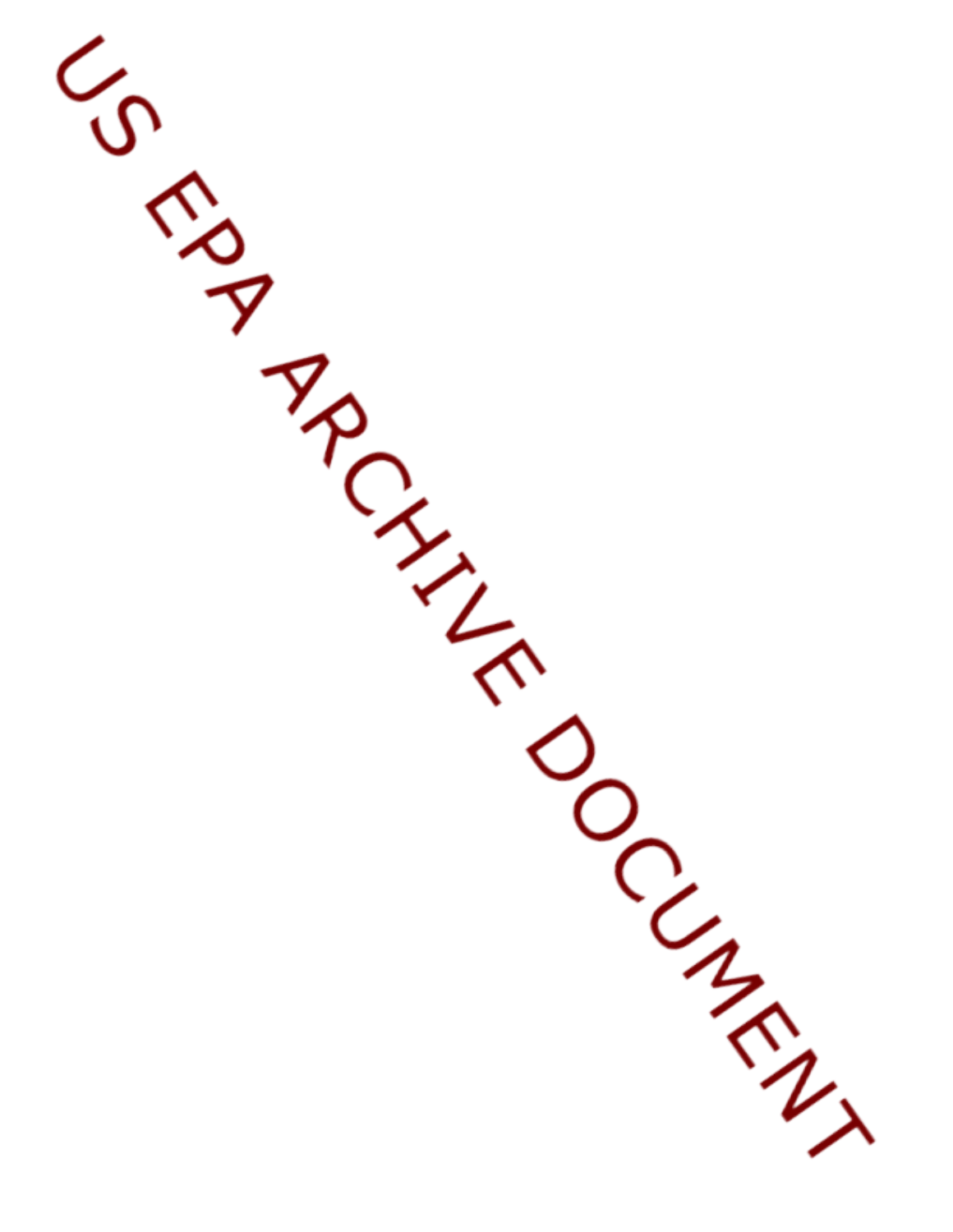# **THE ENVIRONMENTAL TECHNOLOGY VERIFICATION PROGRAM**



## **Battelle** The Business of Innovation

# **ETV Joint Verification Statement**

| <b>TECHNOLOGY TYPE: Atrazine Test Kit</b>           |                                                     |      |                                     |  |
|-----------------------------------------------------|-----------------------------------------------------|------|-------------------------------------|--|
| <b>APPLICATION:</b>                                 | ANALYSIS OF ATRAZINE IN WATER                       |      |                                     |  |
| <b>TECHNOLOGY NAME: RaPID Assay<sup>®</sup> Kit</b> |                                                     |      |                                     |  |
| <b>COMPANY:</b>                                     | <b>Strategic Diagnostics Inc.</b>                   |      |                                     |  |
| <b>ADDRESS:</b>                                     | <b>111 Pencader Drive</b><br><b>Newark DE 19702</b> | FAX: | PHONE: 302-456-6789<br>302-456-6782 |  |
| <b>WEB SITE:</b><br><b>EMAIL:</b>                   | www.sdix.com<br>sales@sdix.com                      |      |                                     |  |

The U.S. Environmental Protection Agency (EPA) has created the Environmental Technology Verification (ETV) Program to facilitate the deployment of innovative or improved environmental technologies through performance verification and dissemination of information. The goal of the ETV Program is to further environmental protection by accelerating the acceptance and use of improved and cost-effective technologies. ETV seeks to achieve this goal by providing high-quality, peer-reviewed data on technology performance to those involved in the design, distribution, financing, permitting, purchase, and use of environmental technologies. Information and ETV documents are available at www.epa.gov/etv.

ETV works in partnership with recognized standards and testing organizations; with stakeholder groups that consist of buyers, vendor organizations, and permitters; and with the full participation of individual technology developers. The program evaluates the performance of innovative technologies by developing test plans that are responsive to the needs of stakeholders, conducting field or laboratory tests (as appropriate), collecting and analyzing data, and preparing peer-reviewed reports. All evaluations are conducted in accordance with rigorous quality assurance (QA) protocols to ensure that data of known and adequate quality are generated and that the results are defensible.

The Advanced Monitoring Systems (AMS) Center, one of seven technology areas under ETV, is operated by Battelle in cooperation with EPA's National Exposure Research Laboratory. The AMS Center has recently evaluated the performance of test kits for the analysis of atrazine in water. This verification statement provides a summary of the test results for the Strategic Diagnostics, Inc. RaPID Assay® Kit.

### **VERIFICATION TEST DESCRIPTION**

The RaPID Assay<sup>®</sup> Kit was verified in terms of its performance on the following parameters: accuracy, precision, linearity, method detection limit (MDL), cross-reactivity of hydroxylatrazine and desethyl atrazine, matrix interference effects, and rate of false positives/false negatives. Qualitative factors including ease of use, reliability, and sample throughput were also evaluated. All preparation and analyses were performed according to the manufacturer's recommended procedures. The verification test involved challenging the RaPID Assay® Kit with seven performance test (PT) samples and four types of environmental samples. The PT samples consisted of ASTM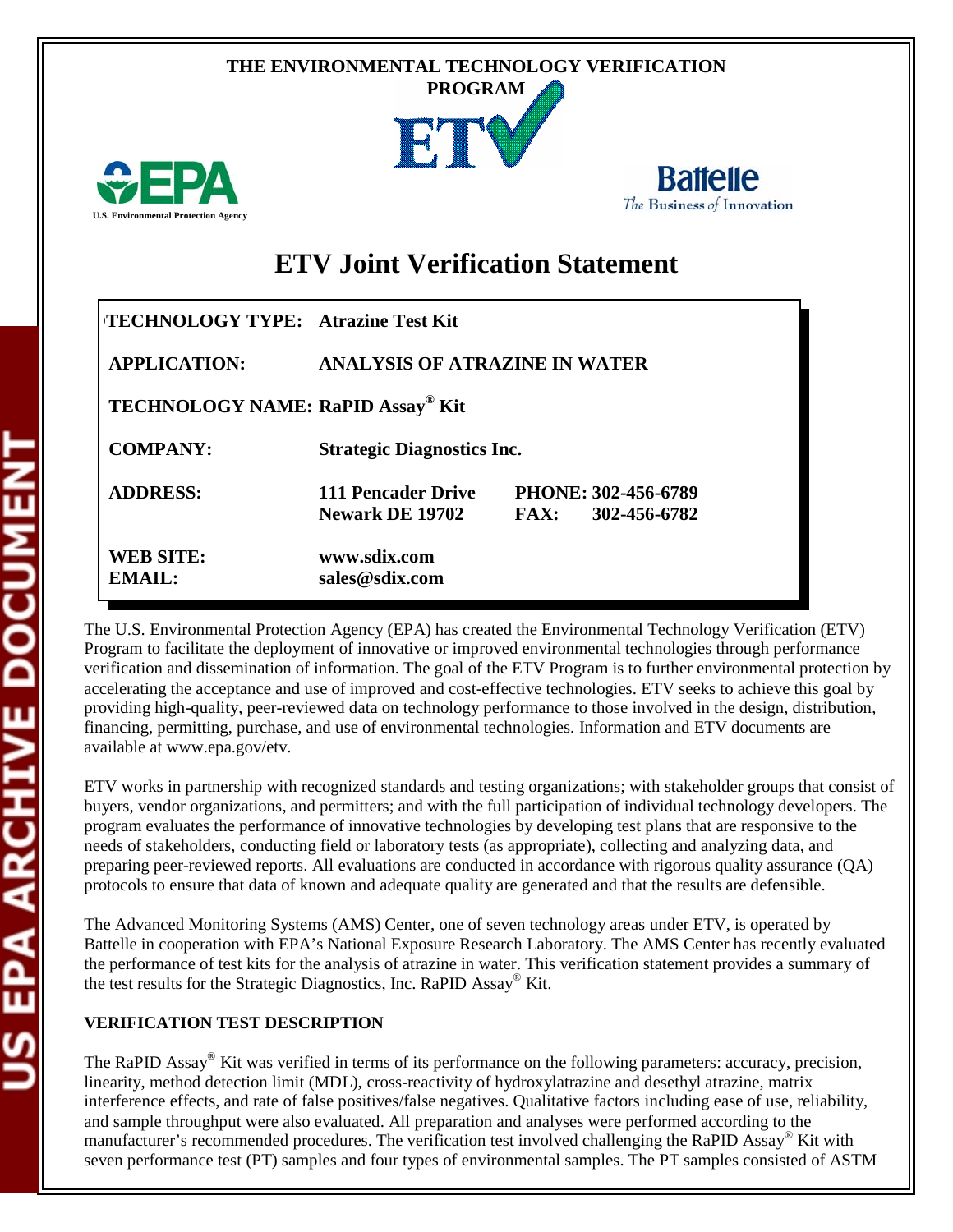Type I water samples fortified with atrazine or an atrazine degradation product. Five of the PT samples contained atrazine at concentrations ranging from 0.1 to 5 parts per billion (ppb), and two of the samples contained 3 ppb of a cross-reactive compound, but no atrazine. Four types of environmental samples also were analyzed: fresh pond water, brackish pond water, groundwater, and chlorinated drinking water. Environmental samples were filtered prior to test kit analysis. The background atrazine concentration in each environmental sample was less than 0.062 ppb. Each environmental sample was fortified in the laboratory at concentrations of 1 ppb and 3 ppb atrazine. All laboratoryfortified samples were prepared using certified, commercially available standards. All samples were analyzed by the RaPID Assay® Kit and by gas chromatography/mass spectrometry (GC/MS) according to modified EPA Method 525.2. Each sample was analyzed in triplicate using the test kit (seven replicates of the MDL sample were analyzed). Samples were given to the analyst blind and in random order.

The verification test was conducted in September 2003 at the Battelle laboratory in Duxbury, Massachusetts. Environmental samples were provided by the National Oceanic and Atmospheric Administration, National Ocean Service's Center for Coastal Environmental Health and Biomolecular Research Center at Charleston, and the University of Missouri - Rolla. Reference laboratory analyses were provided by the EPA's Office of Pesticide Programs, Environmental Chemistry Branch at the John C. Stennis Space Center. Test kit analyses were conducted by the Texas Commission on Environmental Quality.

The RaPID Assay® Kit and reference method results were used to assess accuracy and linearity. Replicate sample results were used to assess precision. Results for replicates of a low-level spiked sample were used to evaluate the MDL. Cross-reactivity of hydroxyatrazine and desethyl atrazine were assessed by evaluating the RaPID Assay® Kit results for samples that contained only one degradation compound, but not atrazine. Potential matrix effects were assessed by comparing accuracy and precision results for environmental samples (i.e., chlorinated drinking water, fresh surface water, brackish surface water, and groundwater) to those for ASTM Type I water samples. Performance parameters, such as ease of use and reliability, were based on documented observations of the analyst. Sample throughput was estimated based on the time required to analyze a sample set.

QA oversight of verification testing was provided by Battelle and EPA. Battelle QA staff conducted a data quality audit of 10% of the test data, a performance evaluation audit, and a technical systems audit of the procedures used in this verification. This verification statement, the full report on which it is based, and the test/QA plan for this verification are all available at www.epa.gov/etv/centers/center1.html.

### **TECHNOLOGY DESCRIPTION**

The following description of the RaPID Assay<sup>®</sup> Kit is based on information provided by the vendor. This information was not verified in this test. The RaPID Assay<sup>®</sup> Kit is a magnetic-particle immunoassay for detecting the presence of atrazine in soil, food, or water samples. Testing can be done in the field or in the laboratory, and the RaPID Assay® provides quantitative, semi-quantiative, or qualitative data. The RaPID Assay® test kit consists of antibody-coated magnetic particles; enzyme conjugate; color development, stop, and wash reagents for analysis of either 100 or 30 test tubes; standards (atrazine at 0.1, 1.0, and 5.0 parts per billion [ppb]); control (atrazine at  $3 \pm 0.6$  ppb); dilute/zero standard (an atrazine-free solution with preservative and stabilizers); disposable test tubes; and instructions. The prepared sample, enzyme conjugate, and antibody-coupled magnetic particles are added to test tubes and incubated. The tubes are decanted and washed using a magnetic separation rack (which is not part of the kit). Color reagents are added to the tubes, and they are incubated again; after which stopping solution is added, and the quantitative results are calculated and printed using a photometer. The vendor-stated detection limit of the test kit is 0.05 ppb atrazine.

The 30-tube RaPID Assay® Kit costs \$230, and the 100-tube kit costs \$510. The 30-tube kit analyzes up to 21 samples, and the 100-tube kit up to 80 samples. Other materials that are required but are not provided with the RaPID Assay<sup>®</sup> Kit are pipettes (including a repeating pipette for the addition of reagents), an electric timer, a vortex mixer, a magnetic separation rack, and a photometer capable of readings at 450 nanometers (nm). These materials can be purchased separately or rented.

### **VERIFICATION OF PERFORMANCE**

Quantitative performance results for all parameters except ease of use, reliability, and sample throughput are summarized in the table below.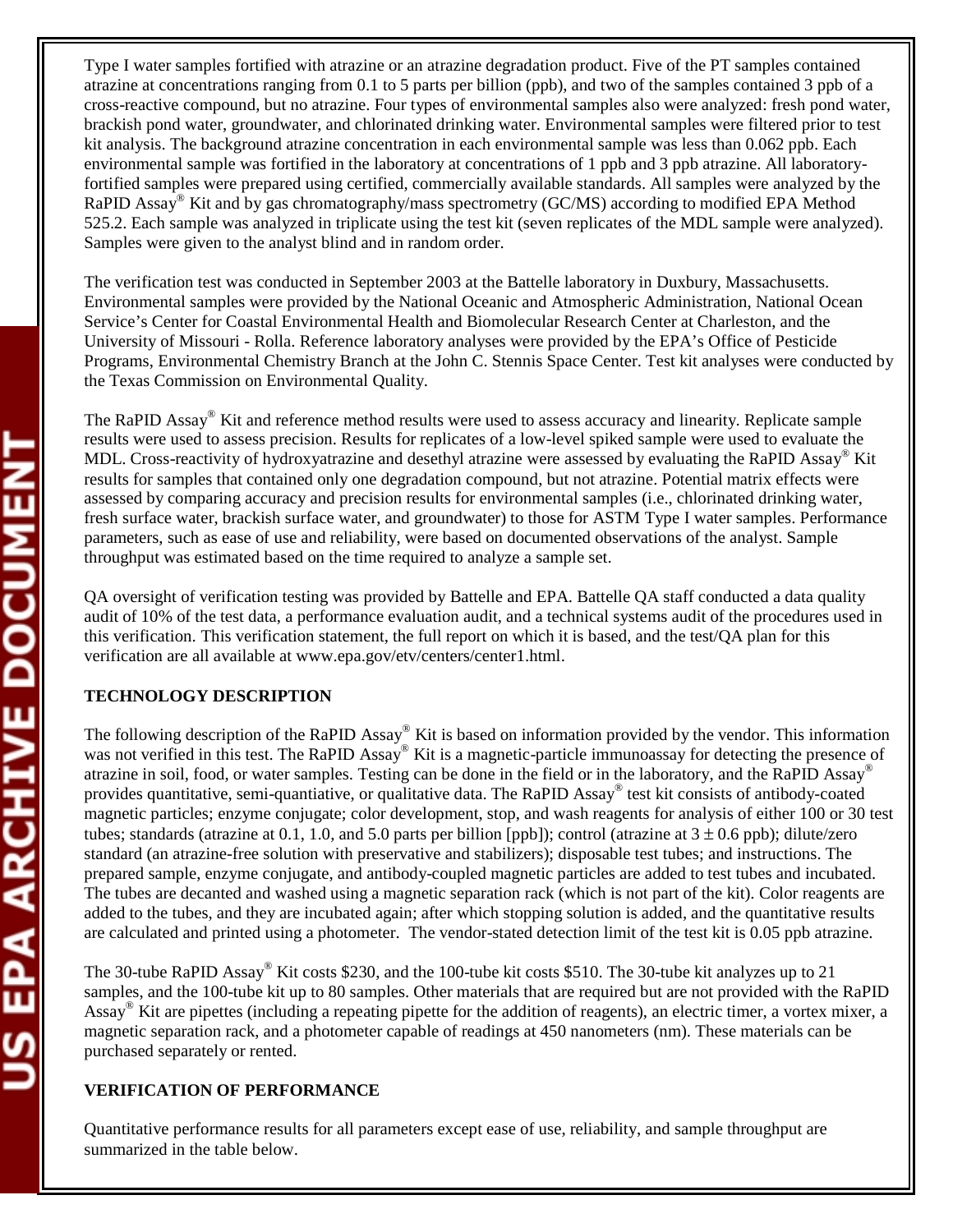| <b>Parameter</b>                        | <b>Performance Results</b>        | <b>Comments</b>                                    |
|-----------------------------------------|-----------------------------------|----------------------------------------------------|
| Accuracy (percent recovery)             |                                   |                                                    |
| PT samples, $0.1 - 5$ ppb atrazine      | 96% - 151%; average 124%          |                                                    |
| Environmental samples: 1 ppb and        |                                   |                                                    |
| 3 ppb atrazine-fortified, respectively: |                                   |                                                    |
| Fresh pond water                        | 156% and 102%                     | Background atrazine                                |
| Brackish pond water                     | 145% and 102%                     | concentrations in all                              |
| Groundwater                             | 137% and 118%                     | environmental samples                              |
| Chlorinated drinking water              | 177% and 133%                     | were $<0.062$ ppb.                                 |
| Precision (relative standard deviation) |                                   |                                                    |
| PT samples, $0.1 - 5$ ppb atrazine and  | 0.9% - 51.1%; average 14.7%       |                                                    |
| cross-reactivity samples                |                                   |                                                    |
| Environmental samples: 1 ppb and        |                                   |                                                    |
| 3 ppb atrazine-fortified, respectively: |                                   |                                                    |
| Fresh pond water                        | 10.6% and 16.7%                   |                                                    |
| Brackish pond water                     | 6.8% and 8.6%                     |                                                    |
| Groundwater                             | 4.2% and 3.1%                     |                                                    |
| Chlorinated drinking water              | 2.6% and 6.3%                     |                                                    |
| Linearity                               |                                   |                                                    |
|                                         |                                   | Results for PT samples                             |
| Slope of regression equation            | 0.93<br>0.26                      | from $0.1$ ppb to 5 ppb<br>atrazine used to assess |
| y-intercept                             |                                   |                                                    |
| Correlation coefficient (r)             | 0.9950                            | linearity.                                         |
| <b>MDL</b>                              | 0.10 ppb atrazine                 | Based on analysis of 0.1                           |
|                                         |                                   | ppb atrazine spiked into                           |
|                                         |                                   | <b>ASTM</b> Type I water                           |
|                                         |                                   | sample.                                            |
| Cross-reactivity                        |                                   |                                                    |
| 3 ppb hydroxyatrazine                   | Average result 0.07 ppb atrazine  | Cross-reactivity samples                           |
| 3 ppb desethyl atrazine                 | Average result 0.34 ppb atrazine  | did not contain atrazine.                          |
| Matrix interference effects             | Possible minor interference from  | 1 ppb and 3 ppb atrazine-                          |
|                                         | brackish pond water matrix;       | fortified brackish pond                            |
|                                         | atrazine was detected in the      | water samples had similar                          |
|                                         | background sample at 0.09 ppb     | recoveries as 1 ppb and 3                          |
|                                         | (reference analysis showed <0.062 | ppb atrazine-fortified PT                          |
|                                         | ppb atrazine in this sample).     | samples.                                           |
| False positive results                  | 4 out of 38 results               | Evaluated relative to 0.1                          |
|                                         |                                   | ppb atrazine (lowest                               |
|                                         |                                   | calibration standard).                             |
|                                         |                                   | Three of the four false                            |
|                                         |                                   | positive results associated                        |
|                                         |                                   | with a sample containing                           |
|                                         |                                   | an atrazine degradation                            |
|                                         |                                   | product.                                           |
| False negative results                  | None                              | Evaluated relative to $\overline{0.1}$             |
|                                         |                                   | ppb atrazine (lowest                               |
|                                         |                                   | calibration standard).                             |
|                                         |                                   | Three of these results                             |
|                                         |                                   | associated with a sample                           |
|                                         |                                   | containing an atrazine                             |
|                                         |                                   | degradation product.                               |

During the test, the analyst recorded observations regarding ease of use, reliability, and sample throughput. The RaPID Assay® Kit was easy to use for an analyst with previous experience in performing immunoassay analyses. An analyst with less experience may not achieve the same level of performance. Consistency in analytical technique was a critical parameter, particularly during the addition of reagents. Although a single analyst can analyze samples with the RaPID Assay® Kit, the process was more efficient and less prone to error with a second person available to assist. A one-page summary diagram of the analytical sequence facilitated the analysis and reduced the chance for analyst error. The RaPID Assay<sup>®</sup> Kit is readily transportable and can be used in a mobile laboratory or indoor work space.